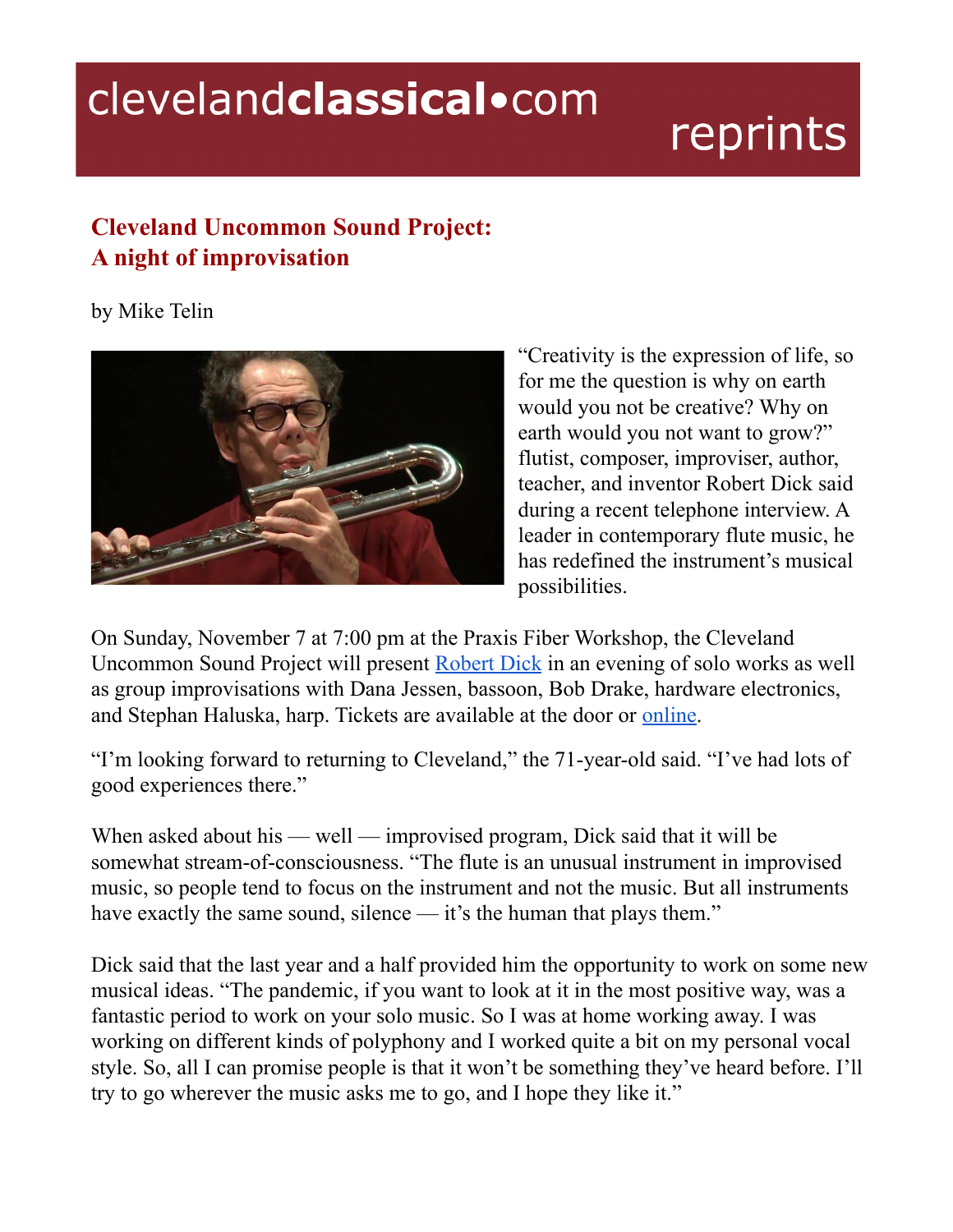The 2014 National Flute Association Lifetime Achievement Award winner said he'll be playing his bass flute in  $F$  — half again as large as the normal bass flute, which he will also bring. He'll also have his invention, the [glissando](http://robertdick.net/the-glissando-headjoint/) head joint, which allows the player to achieve effects similar to the whammy bar of an electric guitar.

How does an improviser figure out how to begin, and where does their inspiration come from? "That is a very interesting moment, and the energy of the people in the room is something that's so important to feel. I never try to isolate myself, I think that's a huge mistake. People are sitting there offering you energy and the most gracious thing you can do is to accept the energy and use it." He added that when an audience is present, he's often able to do many things that he wouldn't be able to do if he were home alone.

"I do my utmost not to think about myself — the worst possible thing you can think about while you're creating is yourself. Or to think about what people are thinking — do they like it or not — that pulls you out of the music. So in general, I'm the least of my concerns."

When it comes to improvising with a group, Dick said the key to success is "really listening to each other, and very quickly getting a sense of what this particular group can be. If everybody is concerned with the music that is being created and not thinking oh, look what I can do — the results will be good. I'm looking forward to Cleveland and playing with new people. I hope we'll bring each other to some wonderful new places."

As an author, Dick has published three books — *Circular Breathing for the Flutist*, *The Other Flute: A Performance Manual of Contemporary Technique*, and *Tone Development through Extended Techniques*, as well as two volumes of *Flying Lessons: Six Contemporary Concert Etudes*.



This week also marks the first events that Cleveland Uncommon Sound Project has produced with Stephen Haluska as the organization's managing director. "This is a wonderful way to bring CUSP back into live performances," Haluska said during a Zoom interview. "CUSP has featured Dana [Jessen] in the past, and Bob [Drake] has also been involved. And what Robert Dick does lends itself to collaborating with electronics."

Haluska, a harpist and seasoned improviser, agreed with Robert Dick — the key to a